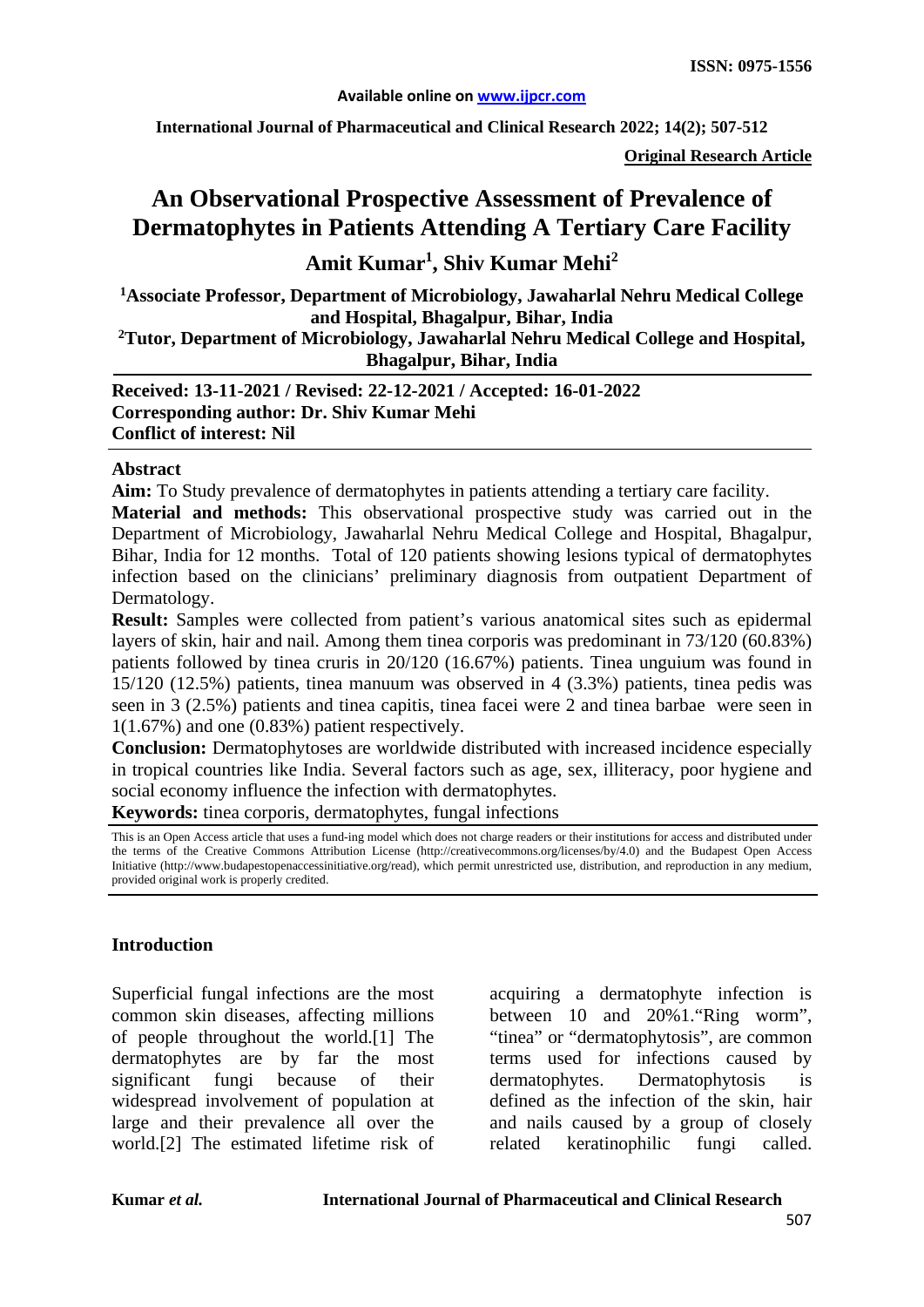Dermatophytes all of which produce enzyme keratinase.[2] The classical presentation of tinea infection is a lesion with central clearing which is surrounded by an advancing red, scaly, elevated border.[3] Dermatophytes are assuming greater significance in both developed and developing countries particularly due to the advent of immunosuppressive drugs and various conditions like organ transplantation, lymphoma, leukemia, human immunodeficiency virus (HIV) infections and disease.[4] A study of dermatophytosis in a population is important as it may reflect the climatic condition, customs, hygienic and socioeconomic status of people.[5] The present study was undertaken to isolate dermatophytes and other fungal agents from clinical specimens and to assess the clinico- epidemiological profile of dermatophytic infection.

#### **Material and methods**

This observational prospective study was carried out in the Department of Microbiology, Jawaharlal Nehru Medical College and Hospital, Bhagalpur, Bihar, India for 12 months

Total of 120 patients showing lesions typical of dermatophytes infection based on the clinicians' preliminary diagnosis from outpatient Department of Dermatology.

### **Methodology**

Different tinea conditions such as tinea corporis, tinea capitis, tinea cruris, tinea pedis, tinea unguium, tinea faciei, and tinea manuum were observed in patients. The lesions were scraped from centre to edge of the infected area. Other dermatophytoses, such as tinea pedis and tinea manuum were scraped in such a way that the whole infected area is represented. In tinea capitis and tinea barbae, the hair with basal root portion was plucked using sterile tweezers and small portions of hair roots were epilated. In tinea unguium infection, the debris from beneath the distal end of the nails, scrapings from near the nail bed were collected. Close clipping of the infected nail end was performed wherever scrapings were not possible. Samples were collected in a thick black chart paper, folded and transported. Scrapings and hair were mounted in fresh 10% KOH with parker ink and observed under 400x magnifications for septate hyphae. For nail clippings, fresh 20% or 40% KOH with parker ink was used, as the material is hard to digest.

For primary isolation of dermatopytes from clinical samples, Sabouraud's dextrose agar with cycloheximide was used as semi-selective medium, since cycloheximide reduces the growth of nondermatophytic fungi. Dermatophyte test medium was also used for all the samples as a colour change to red indicates alkalinity generated by dermatophyte growth. The samples were inoculated in both Sabouraud's dextrose agar with cycloheximide and dermatophyte test medium in duplicates and incubated at 25°C and 37°C respectively.

The LPCB mount was covered with clean glass coverslip, heated gently and observed under 100 and 400 magnifications.

All the isolates for which the morphology was not clear in LPCB were subjected to slide culture technique. The slide culture technique permits the microscopic observation of the undisturbed relationship of spores to hyphae.

All the clinical isolates which were identified based on phenotypic method were subjected to genotypic method using PCR-RFLP.

DNA was extracted from all the clinical isolates by phenol: chloroform method with certain modifications.[6] Briefly, the culture was suspended in 400µl lysis buffer  $(10mM$  TRIS,  $(pH - 8)$ ,  $1mM$ EDTA ( $pH - 8$ ),  $3\%$  SDS and 100 mM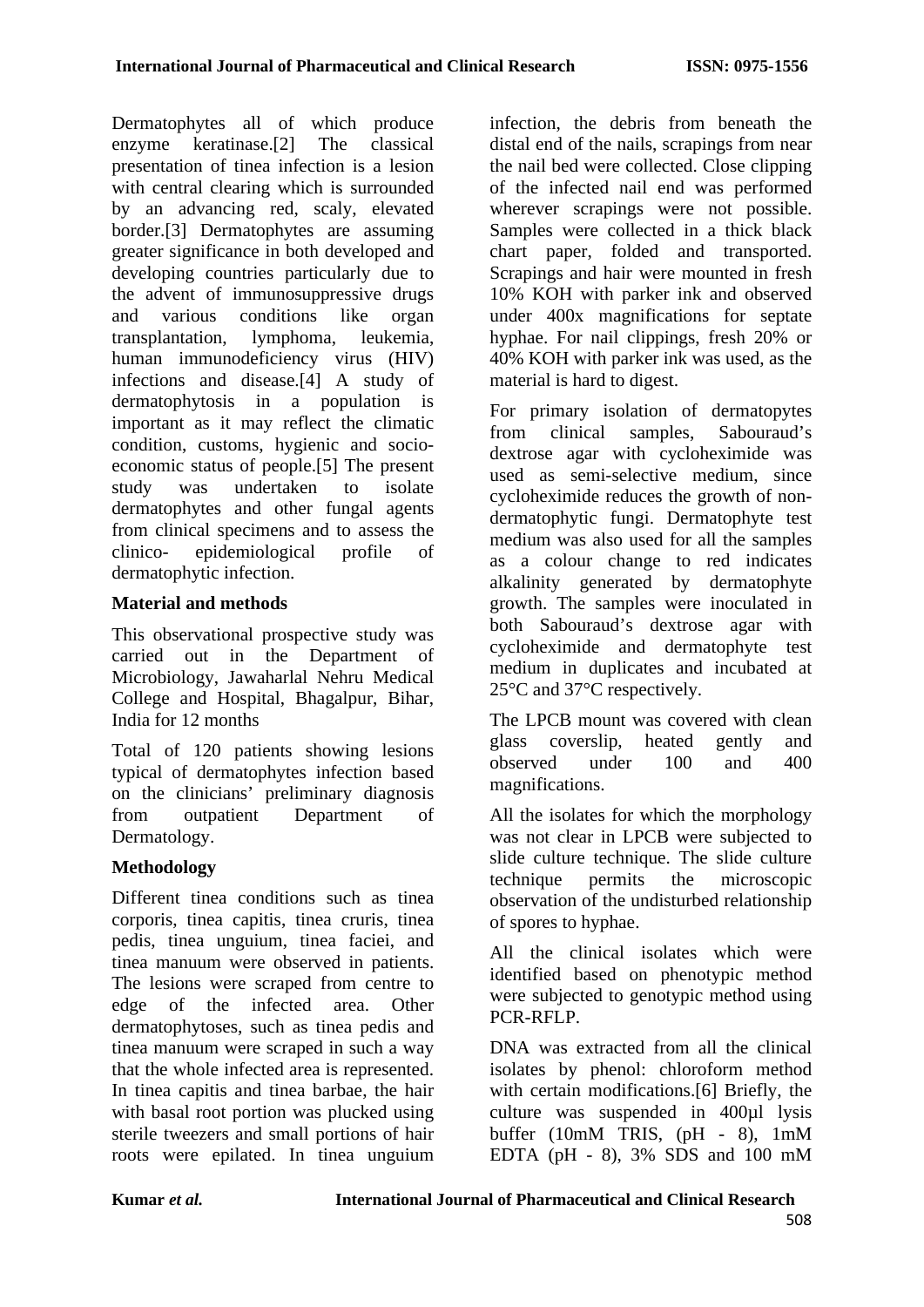NaCl) in a 1.5ml microfuge tube. About 20 µl of proteinase K (1mg/ml) (merck genei) was added and incubated at 56ºC for 30 minutes. It was boiled for 1 minute. About 400µl of phenol:chloroform (sigma) (1:1) mixture was added, vortexed and centrifuged at 10,000 rpm for 10 minutes. The aqueous layer was transferred to a new microfuge tube and equal volume of chloroform was added, vortexed and centrifuged at 10,000 rpm for 10 minutes. The aqueous layer was transferred to a new microfuge tube. DNA was precipitated using equal volume of ice cold isopropyl alcohol and washed twice with 70% ethanol. The pellet was dissolved in 40 µl sterile nuclease free water and stored at -20ºC until use.

PCR amplification of ITS1 and ITS 2 region was carried out using universal fungal primers ITS  $1 (5' - TCC GTA$ GGT GAA CCT GCG  $G - 3'$  and ITS4  $(5' - TCC GCT TAT TGA TAT GC - 3').$ The reaction mix contained 25 μl PCR master mix (merck genei), 50 pmol universal fungal primers, ITS-1 (sigma) and ITS-4 (sigma) each, 1 μl of template DNA and the volume made up to 50 μl with nuclease free water. Amplification was carried out for 35 cycles under following conditions: initial denaturation at 95ºC for 5 min, denaturation at 95ºC for 30 sec, annealing at 56ºC for 30 sec, extension at 72ºC for 30 sec and final extension at 72ºC for 5 min.

The PCR products were subjected to restriction analysis using Mva I restriction enzyme (thermo fishers). The reaction mix had 2 µl of enzyme buffer, 5 Units of Mva I enzyme and 10µl of PCR product, the volume was made up to 20µl with nuclease free water. The reaction mix was incubated at 37ºC for 1 hour.

Agarose gel was prepared in 1X TAE and 1µl of EtBr (10mg/ml) was added to it. The PCR products and RFLP products were electrophoresed in 1.5% and 2% agarose respectively for 45-60 minutes, at 50 V. The products were visualized under UV illumination.

#### **Results**

From the study, it was found that, out of the 120 patients suspected with dermatophytosis, male were infected more (80) than female (40). The sex distributions among various clinical types are tabulated (Table 1).

| <b>Clinical Manifestation</b> | Number of<br><b>Samples</b> | (%)     |  |  |  |
|-------------------------------|-----------------------------|---------|--|--|--|
| Tinea corporis                | 73                          | 60.83 % |  |  |  |
| Tinea cruris                  | 20                          | 16.67 % |  |  |  |
| Tinea unguium                 | 15                          | 12.5 %  |  |  |  |
| Tinea manuum                  | 4                           | 3.3 %   |  |  |  |
| Tinea pedis                   |                             | 2.5 %   |  |  |  |
| Tinea capitis                 |                             | 1.67 %  |  |  |  |
| Tinea faceii                  |                             | 1.67 %  |  |  |  |
| Tinea barbae                  |                             | 0.83    |  |  |  |
| Total                         | 120(100)                    | 100.0%  |  |  |  |

**Table 1: Details of samples with reference to sex and clinical manifestation**

Dermatopyhytic infection was found more in the age group of 21-40 years with 100/120 patients, followed by age group of

41-60 years with 55/120 patients, age group of 11-20 years with 20/120 patients, old age group, 61-80 years with 15/210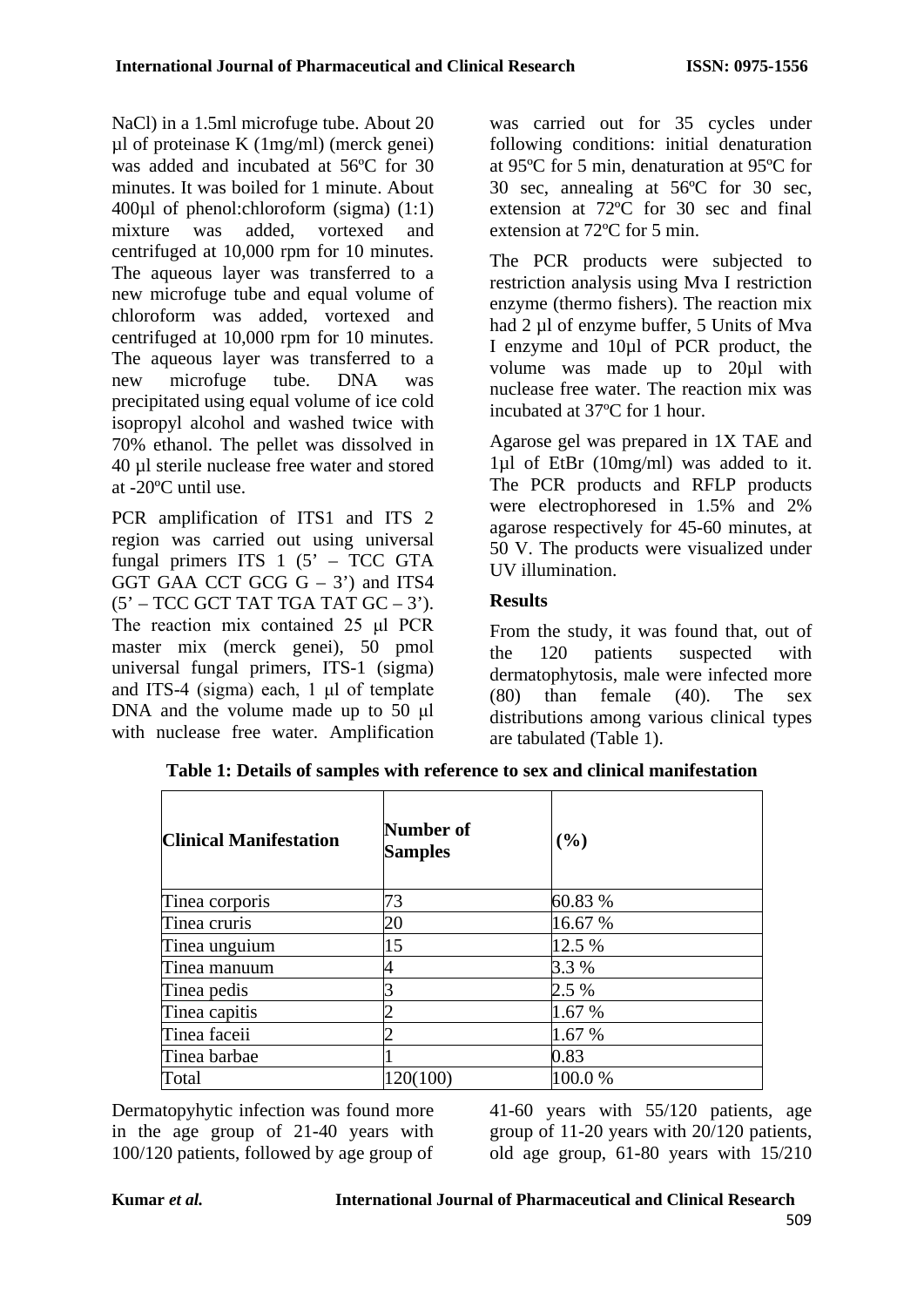patients, and very old age group (>81 years) with only one patient. Patients were from in and around Chennai district. Most of the patients were from West Chennai (70/120) and West suburbs of Chennai (60/120). Sixteen patients were from South Chennai. Eleven patients were from both Central Chennai and South-Western suburbs of Chennai. Two patients from both North Chennai and North suburbs of Chennai. 20 Patients were from outside Chennai District. Samples were collected from patient's various anatomical sites such as epidermal layers of skin, hair and nail. Among them tinea corporis was predominant in 73/120 (60.83%) patients followed by tinea cruris in 20/120 (16.67%) patients. Tinea unguium was found in 15/120 (12.5%) patients, tinea manuum was observed in 4 (3.3%) patients, tinea pedis was seen in 3 (2.5%) patients and tinea capitis, tinea facei were 2 and tinea barbae were seen in 1(1.67%) and one (0.83%) patient respectively.

PCR amplified ITS-1 and ITS-2 region of all 143 dermatophytes isolates using universal fungal primers ITS-1 and ITS-4. Amplicon size of 650-800bp was obtained from all 143 clinical isolates of dermatophytes. The restriction digestion of PCR amplicon using restriction enzyme Mva I was performed for all the clinical isolates, which yielded four to five bands in each isolates with different banding pattern which is unique to each species making it easy to distinguish one species from other. Based on the conventional and molecular methods, out of 120 clinical samples, 82 (68.33%) were positive for dermatophyte growth. T. rubrum was predominant with 45 isolates (37.5%) followed by T. mentagrophytes with 31 isolates (25.83%). Other isolates were, T. tonsurans 3 (2.5%) isolates, M.gypseum 1 (0.83%), one M. canis (0.83%) and E. floccosum (0.83%) (Table 2).

|                      | Clinical manifestation |                 |                  |                |                 |                  |       |
|----------------------|------------------------|-----------------|------------------|----------------|-----------------|------------------|-------|
| Dermatophyte         | Tinea<br>corporis      | Tinea<br>cruris | Tinea<br>unguium | Tinea<br>pedis | Tinea<br>manuum | Tinea<br>capitis | Total |
| T. rubrum            | 27                     |                 |                  |                |                 |                  | 45    |
| T. mentagrophytes 23 |                        |                 |                  |                |                 |                  | 31    |
| T. tonsurans         |                        |                 |                  |                |                 |                  |       |
| M. gypseum           |                        |                 |                  |                |                 |                  |       |
| M. canis             |                        |                 |                  |                |                 |                  |       |
| E. floccosum         |                        |                 |                  |                |                 |                  |       |
| Total                | 56                     |                 |                  |                |                 |                  | 82    |

**Table 2: Correlation of Clinical Manifestation with dermatophytes isolates.**

### **Discussion**

The study shows that the dermatophyte infection is predominant in the adult age group (21 - 40 years). The reason for this may be due to increased level of physical activity in the particular age group and this leads to excessive sweating which favours the growth of dermatophytes. Socialization with different people is also high compared to other age groups which eventually help in spreading of infection.

This finding correlates with the earlier studies.[7-9] Apart from India, tinea corporis had been reported as most predominant clinical type in Brazil and Spain.[10,11] Tinea cruris was the next dominant clinical type with 29 (13.86%) samples, followed by tinea unguinum 19 (9.04%). Tinea cruris is more prevalant in men compared to women. The findings were backed by earlier studies.<sup>[12,13,14]</sup> This may be due to exhausting physical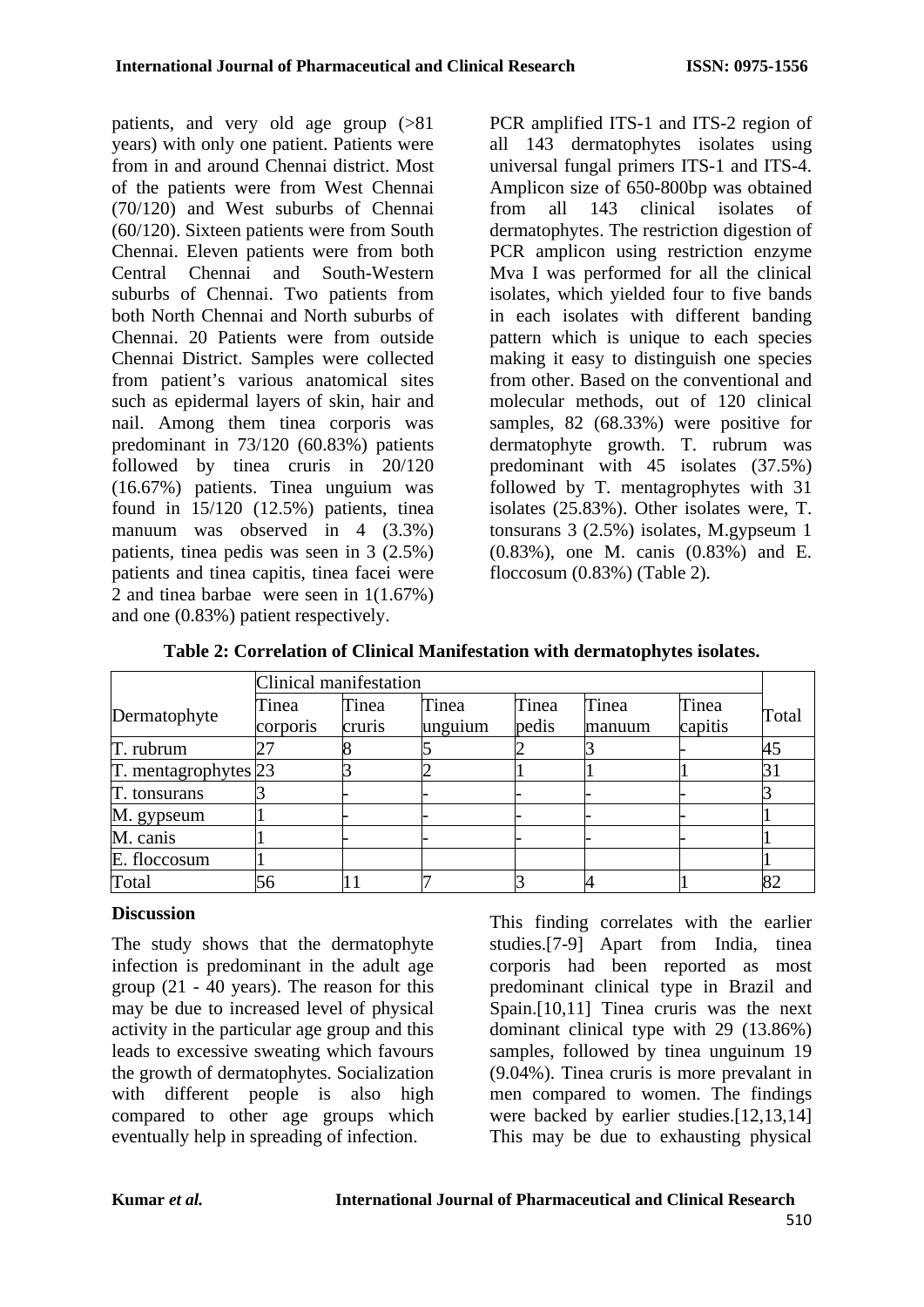activity in open environment leading to excess sweating and the use of tightly worn synthetic clothes resulting in increased humidity and temperature of the body which makes skin as a suitable<br>growth environment for environment for dermatophytes.[12] These conditions are shown to be associated with the incidence of tinea corporis and tinea cruris.[15,13] Other clinical types such as tinea manuum, tinea pedis, tinea capitis, tinea faceii and tinea barbae were found less frequent. The details of sample with reference to the sex and the clinical manifestation have been shown in Table I.

Trichophyton species have been a major causative agent of dermatophytosis than the other two genuses, Microsporum and Epidermophyton. In our study, among 120 dermatophytosis cases studied, T. rubrum was found to be the predominant etiological agent with 45 isolates out of 82 dermatophyte isolates, as only negligible number of isolates of Microsporum and Epidermophyton were grown. T. rubrum was the most predominant isolate (48.95% growth) like demonstrated by other studies earlier in India.[7,14,16,17] In recent years, prevalence of T. mentagrophytesis increasing gradually but in our study we have obtained 44.75% isolates and is second most common isolate next to T. rubrum.[7,14,16] This finding is in slight variation to the previous study, although T. mentagrophytes was again the second most common in all the previous studies, the number of isolates were very less compared to T. rubrum.[7,12,16] Apart from T. rubrum and T. mentagrophytes, T. tonsurans was also isolated from 5 samples. Microsporum was represented by two M. gyseum and one M. canis isolates. E. floccosum was represented by only one isolate. Compared to Trichophyton, the other two genuses were very few to represent. Generally, Microsporum and Epidermophyton are accounted for very low percentage compared to Trichophyton species.[13,17] Correlation between the etiological agents with clinical manifestation of infection is indicated in Table II.

The increased incidence of dermatophytoses could be due to environmental conditions such as humid weather and hot temperature of the geographical location in and around Chennai district. Apart from the environmental condition, poor personal hygiene along with poor illiteracy plays a major role in influencing the higher incidence of dermatophytosis.[15] The present study also shows that male are more prone than females. This can be correlated with the occupation of the person.[18] On the other hand, social stigma present in the rural population of Tamil Nadu which influences nonreporting of female patients to the hospital may also be the factor for showing less frequency in females.[13,14].

#### **Conclusion**

To conclude, dermatophytoses are worldwide distributed with increased incidence especially in tropical countries like India. Several factors such as age, sex, illiteracy, poor hygiene and social economy influence the infection with dermatophytes. In the present study we have attempted to understand the epidemiological status of the dermatophytes in and around India. Tinea corporis was the predominant clinical site from which dermatophytes were isolated. T. rubrum and T. mentagrophytes have been the major etiological agents and that has been evinced by our study.

#### **References**

- 1. Sara L. et al. Diagnosis and management of common Tinea infections. Am Fam Physician .1998 Jul 1; 58(1): 163-174.
- 2. Chander J. Textbook of Medical Mycology. 3rdEd. New Delhi: Mehta Publisher; 2009. Dermatophytoses. 91- 112.